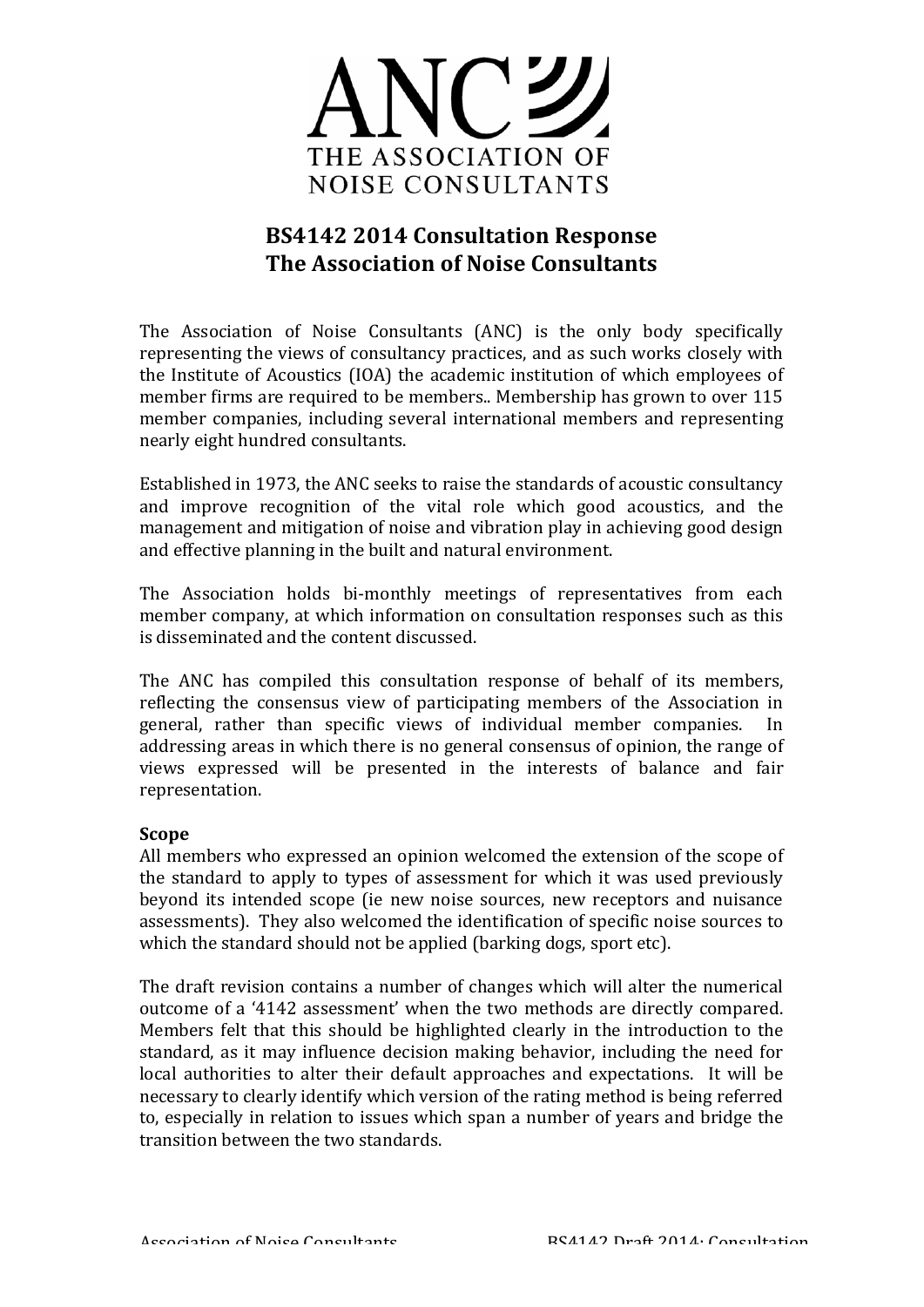### **Survey measurements**

Members felt that although a thorough understanding of prevailing weather conditions and those which actually occurred during any survey work is important, the wording of this section might lead to a requirement for weather monitoring stations at every survey (and indeed in extremis at every noise measurement position).

There may be situations in which on-site weather monitoring may be helpful, and the assessors' attention should be brought to the consideration of this possibility in some instances. Blanket application to all surveys, however, was broadly agreed to be excessive and to represent a significant and unnecessary burden in terms of cost and practicality.

#### **Assessment**

Members welcomed the additional clarity provided on the consideration of typicality in relation to background noise conditions against which noise levels should be rated.

Some members identified an ambiguity in the references to assessment periods ( $1$ hr during the day and  $15$ mins at night), which appeared to be 'suggestions' rather than 'defaults'. They felt these periods should be as stated, unless a deviation can be clearly justified on a case specific basis, although no-one was able to illustrate a case under which a deviation might be appropriate.

No consensus was clear on the objective methods for rating impulsivity and tonality other than the fact that more project case studies are required than was feasible within the consultation period to assess the likely impact on different types of assessment. Linear addition of both rating penalties will inevitably result in some significantly higher rating values than previously, but whether or not this represents a true reflection of community impact remains to be seen

A concern was flagged that with both a simplified and more complex approach presented for tonality assessment, there may be a temptation for some assessors (or their clients) to 'cherry pick' the method more favourable to the outcome of the assessment at hand. It was generally thought that if the more complex (Joint Nordic 2) method is 'fit for purpose' it should be applied universally. A possible exception to this was suggested for cases of proposed new plant assessments, for which the detailed measurements described are unlikely to be available. However, in such instances  $1/3$  octave band data is very seldom available either, so a qualitative estimate is likely to be the only option in any event

### **Uncertainty**

While most members appreciated the inclusion of uncertainty consideration within the proposed revision, most considered there to be insufficient detail provided in the method described for arriving at the figures illustrated in the examples.

It was also felt that more explanatory text was required to indicate how the uncertainty values determined might be used to inform the implementation and